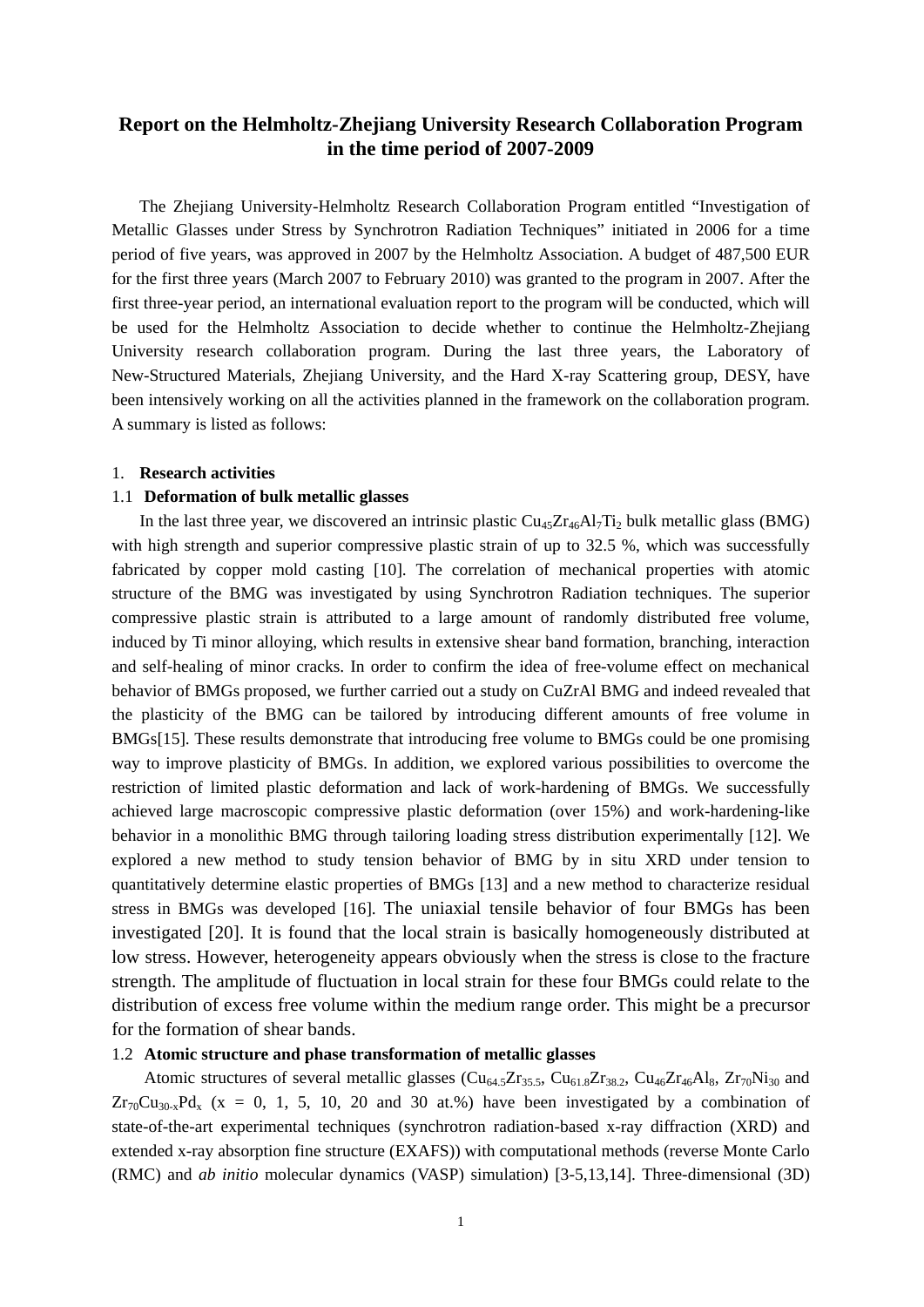atomic configurations of the studied metallic glasses have been established. Icosahedron-like clusters are detected in the studied metallic glasses. The amorphous-to-amorphous phase transition induced by pressure is a very active field in materials science and condensed matter physics, and the nature of the transition is still an open question. In this program, we discovered that LaCe-based bulk metallic glass exhibits a sudden change in compressibility, which might originate from the Kondo coupling between 4f spin and conductive electrons due to the addition of cerium [1]. Such an effect has never been reported in any bulk metallic glasses yet. Although the mechanism of the unusual change in compressibility at about 14 GPa is not completely clear yet, these preliminary experimental results are very encouraging. This seems to be the first observation of an amorphous-to-amorphous phase transition in bulk metallic glassy systems. In addiation a new  $Ce<sub>3</sub>Al$  solid solution alloy was discovered originating from Ce<sub>75</sub>Al<sub>25</sub> metallic glass under pressure [19].

### **1.3 Development of novel bulk metallic glasses**

We developed the second largest bulk metallic glass: La-based BMG rods prepared by copper mold casting [2] with a critical diameter of 35 mm and a novel ZrCu-based bulk metallic glass with at least 20 mm [11] diameter. We further investigated composition optimization, thermal properties, physical properties and glass-forming ability (GFA) of new families of La-based and ZrCu-based bulk metallic glasses. We reveal the origin of the high GFA in both systems, which is attributed to the smaller difference in Gibbs free energy between amorphous and crystalline phases. Several new Ni-based and Fe-based BMGs were also developed during the program [8,9,17,18,21,22].

#### **2. Manpower**

1) In the last three years, Zhejiang University has put 2 staff members (40%), 2 postdocs (100%), 7 ph.d. (100%) and 4 master (100%) students to work on the present research project. The Hard X-ray Scattering group, DESY, has put 2 staff member (20%), 1 postdoc (80%) and 1 ph.d. student (100%) to work on the present research project. Within this program, 6 students finished their thesis at Zhejiang University (4 Ph.D. and 2 master).

#### **3. Meeting and exchange visiting**

Prof. Jianzhong Jiang visited DESY for two weeks in 2007, one week in 2009. Dr. Xiaodong Wang worked at DESY for 8 months in 2007, 3 months in 2008 and 1 month in 2009. Mr. H.B. Lou (ph.d. student), Dr. L Yang and Prof. Y.Z. Fang worked at DESY for 1 month in 2009. Dr. H. Franz visited Zhejiang University for one week every year. Prof. Jianzhong Jiang was invited to give talks at eight international conferences on the subject (ISMANAM2007, 2008, and 2009, RQ13, BMG6 and WPI-Europe BMG, Lightweight BMGs, TMS conferences). Dr. Xiaodong Wang attended three international conferences on the subject (e.g., ISMANAM2007 and 2009, BMG7) with oral presentations. Dr. J. Bendnarcik attended three international conferences on the subject (IWNCS2008, ISMANAM2009 and RQ13) with oral presentations. In addition, four members from Zhejiang university attend five BMG conferences in China. Both sides exchanged their research results also via e-mail. Three conferences were held at Zhejiang University during this program:

(1) "International Conference on Pressure Science", 11-13 May, 2007. (about 120 participants).

(2) "International Conference on Applications of Synchrotron Radiation Techniques", 23-24 October, 2007. (about 90 participants).

(3) "International Conference on Amorphous Alloys", 19-23 November, 2008. (about 100 participants).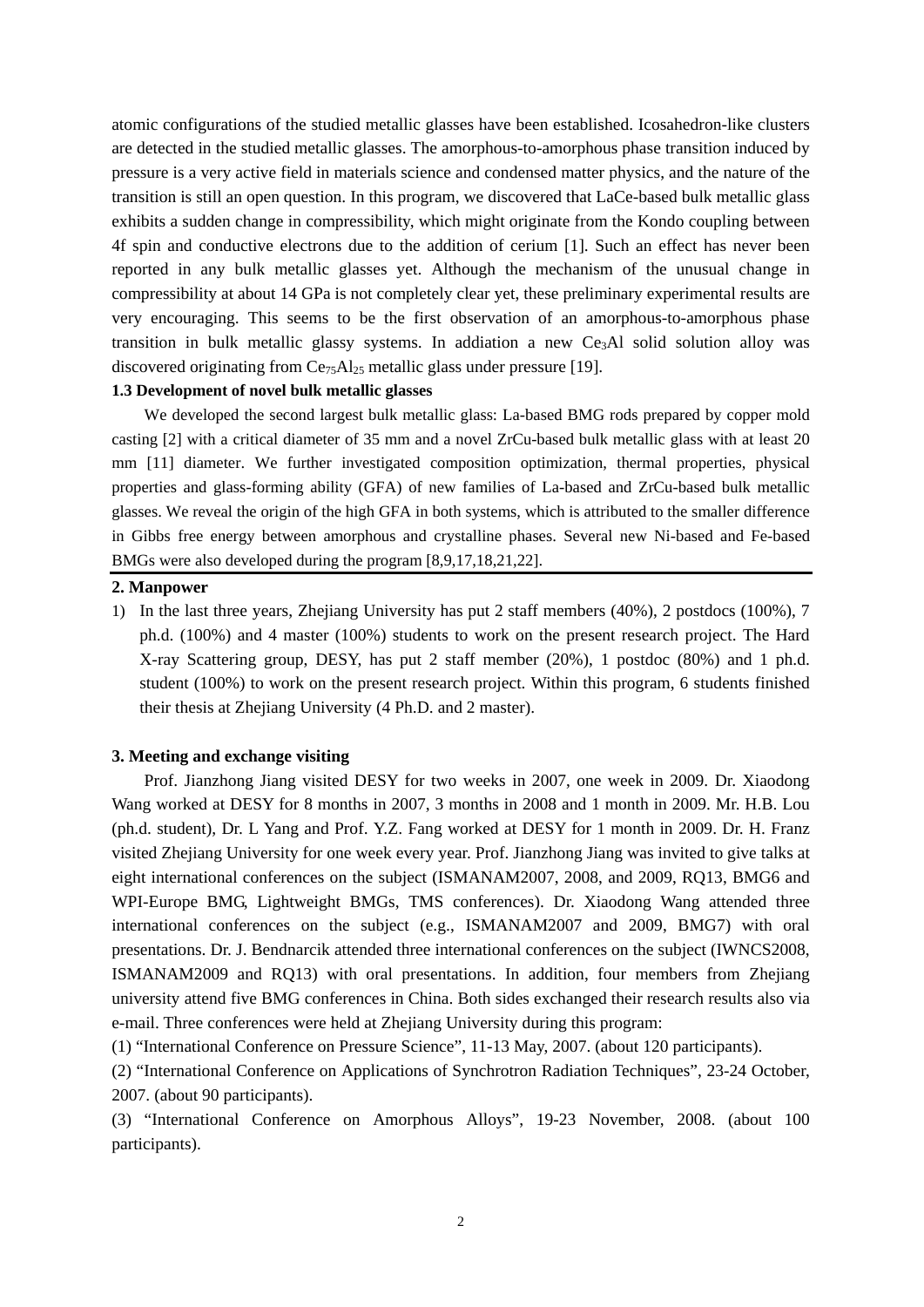#### **4. Background of the collaboration project**

The Peoples Republic of China is, besides Russia and the European Union, a strategic partner of the Helmholtz Association. This is reflected for example by the Helmholtz office established in Bejing. Joint research projects are an efficient tool to strengthen this partnership. By regular exchanges of the members of the collaborating groups a deeper understanding for the respective scientific and cultural traditions and rules is created. This is however not limitted to the partners within the program but also extends to collaborating institutes on both sides. In particular extended visits promote the scientific exchange. The exchange program offers access to the excellent preparation laboratories at Zhejiang University and in return offers chineese colleagues assisted use of the facilities available at DESY. This has to be seen also as training for young scientists to prepare for the use of the newly built Shanghai Light Source (SSRF) currently under commissioning.

After finishing their visit to DESY young chineese scientists are capable of supporting useres on advanced instrumentation at synchrotron light sources.

In the long range perspective this collaboration strengthens the scientific collaboration between the Peoples Republic of China and Germany, a partnership of strategic importance in particular in view of the chineese participation in the European Free Electron Laser Facility XFEL.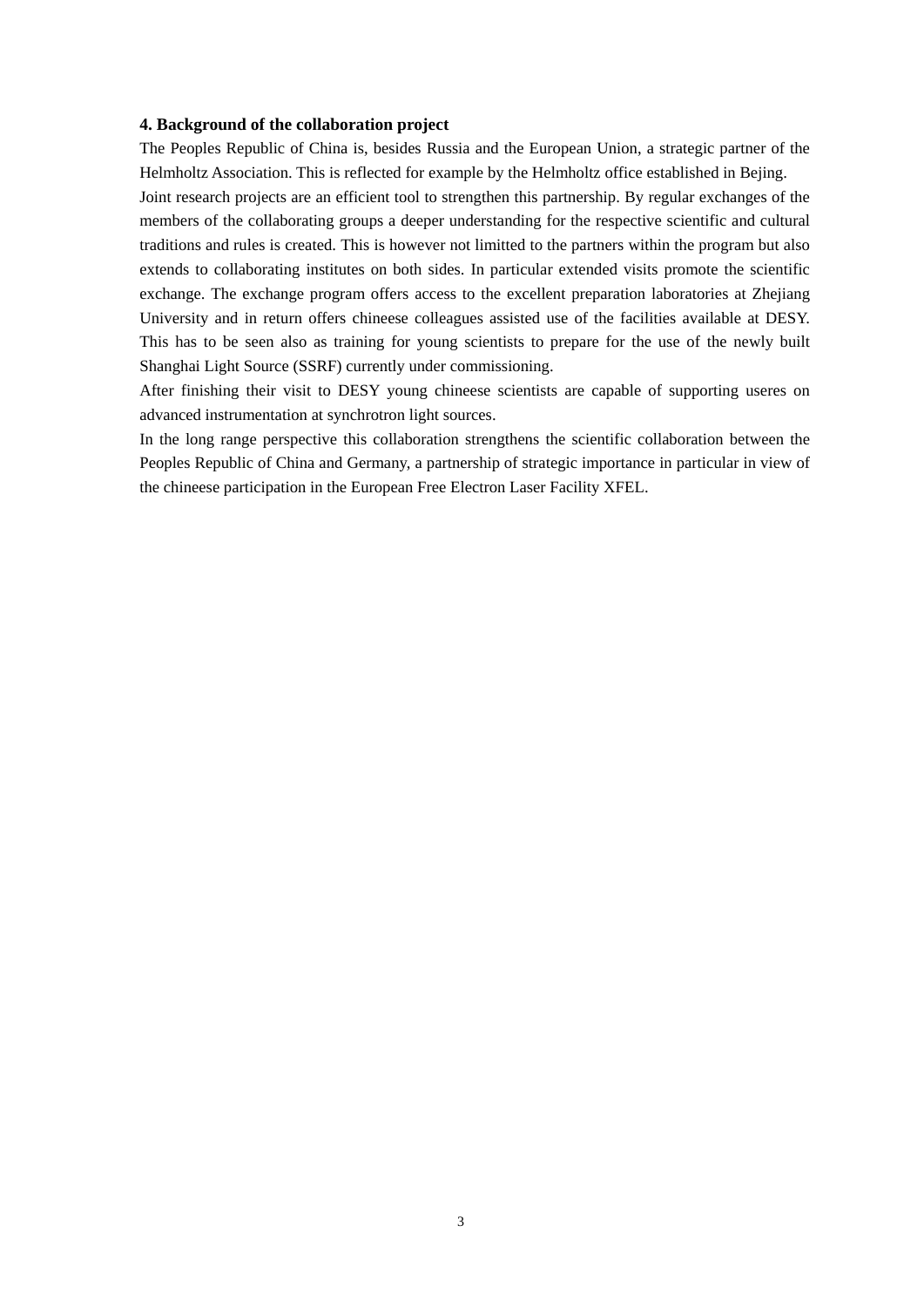### **5. List of Publications**

1. Q.S. Zeng, Y.C. Li, C.M. Feng, P. Liermann, M. Somayazulu, G.Y. Shen, H.-K. Mao, R. Yang, J. Liu, T.D. Hu, and J.Z. Jiang,

Anomalous compression behavior in Lanthanum/cerium-based metallic glass under high pressure

Proceedings of the National Academy of Sciences **104**, 13565 (2007)

2. Q.K. Jiang, G.Q. Zhang, L. Yang, X.D. Wang, K. Saksl, H. Franz, R. Wunderlich, H. Fecht, and J.Z. Jiang,

La-based bulk metallic glasses with critical diameter up to 30 mm Acta Mater. **55**, 4409 (2007)

- 3. X.D. Wang, J. Bednarcik, K. Saksl, H. Franz, Q.P. Cao and J.Z. Jiang, Tensile behavior of bulk metallic glasses by in-situ high energy X-ray diffraction Appl.Phys.Lett. **91**, 081913 (2007)
- 4. L. Yang, S. Yin, X.D. Wang, Q.P. Cao, J.Z. Jiang, K. Saksl and H. Franz, Atomic structure in  $Zr_{70}Ni_{30}$  metallic glass J.Appl.Phys.**102**, 083512 (2007)
- 5. L. Yang, J.Z. Jiang, K. Saksl and H. Franz, Origin of pre-peak in  $Zr_{70}Cu_{29}Pd_1$  metallic glass J.Phys.Cond.Matter. **19**, 476217 (2007)
- 6. X.D. Wang, L. Yang, J.Z. Jiang, K. Saksl, H. Franz, H.J. Fecht, Y.G. Liu and H.S. Xie, Enhancement of plasticity in Zr-based bulk metallic glasses J.Mater.Res. **22**, 2454 (2007)
- 7. G.Q. Zhang, Q.K. Jiang, X.P. Nie, L.Y. Chen, L.N. Wang, M. Shao, X.D. Wang, Y.G. Liu, H.S. Xie, C.L. Qin, A. Inoue, Y.W. Wang and J.Z. Jiang, Tension and stress relaxation behavior of a La-based bulk metallic glass J.Mater.Res. **22**, 3303 (2007)
- 8. L.Y. Chen, H.T. Hu, G.Q. Zhang, and J.Z. Jiang, Catching the Ni-based ternary metallic glasses with critical diameter up to 3 mm in Ni-Nb-Zr system
	- J.Alloys and Compounds **443**, 109 (2007)
- 9. L.Y. Chen, Z.D. Fu, G.Q. Zhang, Y.W. Zeng, G.L. Xu, S.L. Zhang and J.Z. Jiang, Ultrahigh-strength binary Ni-Nb bulk glassy alloy composite with good ductility J. Alloys and Compounds **443**, 105 (2007).
- 10. L.Y. Chen, Z.D. Fu, G.Q. Zhang, X.P. Hao, Q.K. Jiang, X.D. Wang, Q.P. Cao, H. Franz, Y.G. Liu, H.S. Xie, S.L. Zhang, B.Y. Wang, Y.W. Zeng and J.Z. Jiang,

New class of plastic bulk metallic glass

- Phys.Rev.Lett. **100**, 075501 (2008)
- 11. Q.K. Jiang, X.D.Wang, X.P. Nie, G.Q. Zhang, H. Ma, H.-J. Fecht, J. Bendnarcik, H. Franz, Y.G. Liu, Q.P. Cao and J.Z. Jiang,

Zr-(Cu,Ag)-Al bulk metallic glasses

Acta Mater. **56**, 1785 (2008)

12. L.Y. Chen, Q. Ge, S.X. Qu, Q.K. Jiang, X.B. Nie and J.Z. Jiang, Achieving large macroscopic compressive plastic deformation and work-hardening-like behavior in a monolithic bulk metallic glass by tailoring stress distribution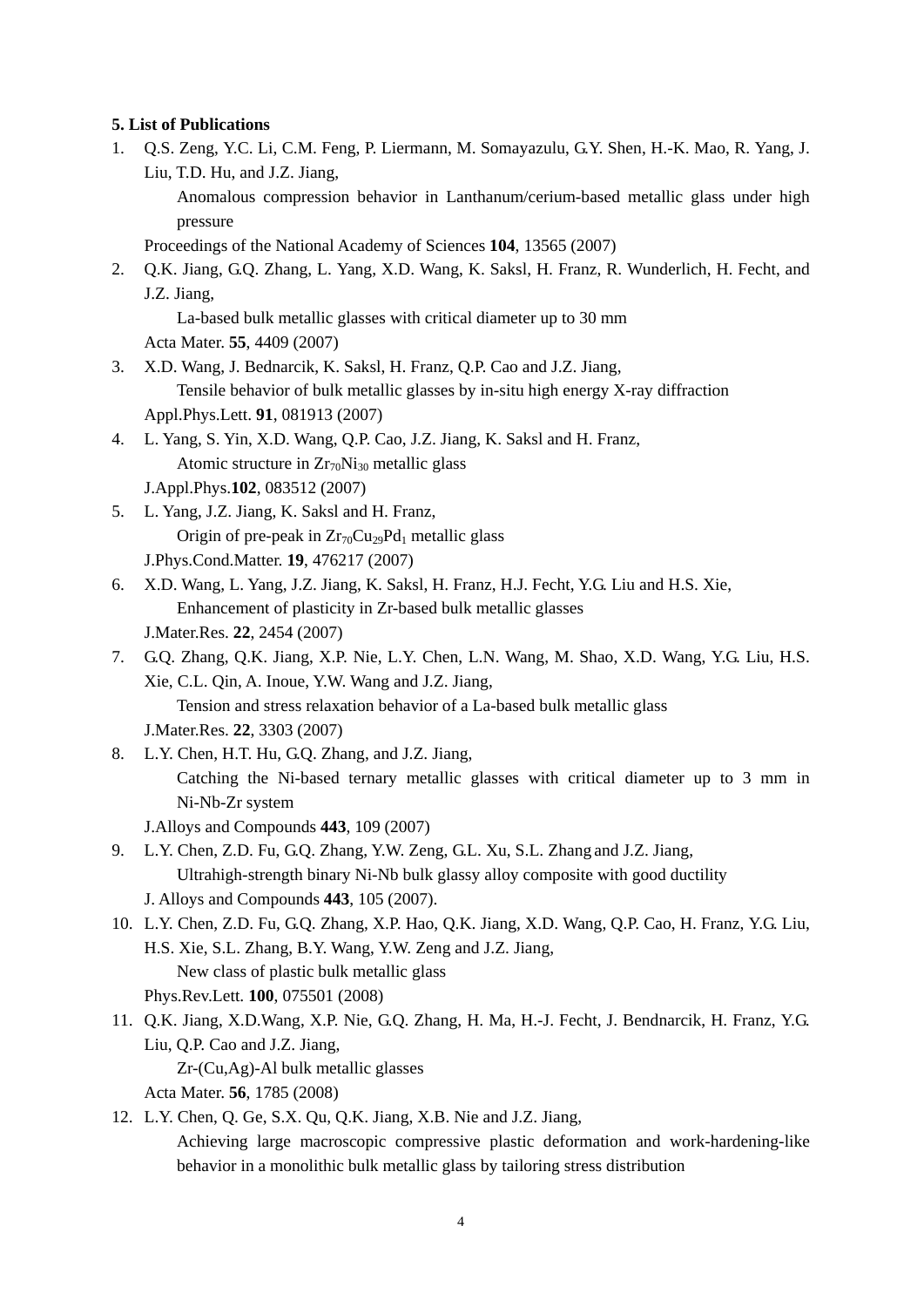Appl.Phys.Lett. **92**, 211905 (2008)

- 13. X.D. Wang, S. Yi, Q.P. Cao, J.Z. Jiang, H. Franz, and Z.H. Jin, Atomic structure of binary  $Cu_{64,5}Zr_{35,5}$  bulk metallic glass Appl.Phys.Lett. **92**, 011902 (2008)
- 14. X.D. Wang, Q.K. Jiang, Q.P. Cao, J. Bednarcik, H. Franz, and J.Z. Jiang, Atomic structure and glass forming ability of  $Cu_{46}Zr_{46}Al_{8}$  bulk metallic glass J.Appl.Phys. **104**, 093519 (2008)
- 15. L.Y. Chen, A.D. Setyawan, H. Kato, A. Inoue, G.Q. Zhang, J. Saida, X.D. Wang and J.Z. Jiang, Free-volume induced superior ductility in a bulk metallic glass at room temperature Scripta Mater. **59**, 75 (2008)
- 16. L.Y. Chen, Q. Ge, S. Qu, and J.Z. Jiang, Stress induced softening and hardening in a bulk metallic glass Scripta Mater. **59**, 1210 (2008)
- 17. H.T. Hu, L.Y. Chen, X.D. Wang, Q.P. Cao, and J.Z. Jiang, Formation of Ni-Nb-Zr-X (X=Ti, Ta, Fe, Cu, Co) bulk metallic glasses J.Alloys and Compounds **460**, 714 (2008)
- 18. X.M. Huang, C.T. Chang, Z.Y. Chang, X.D. Wang, Q.P. Cao, B.L. Shen, A. Inoue and J.Z. Jiang, Bulk ferromagnetic glasses in the Fe-M-Y-B (M=transition metals) system J. Alloys and Compounds **460**, 708 (2008)
- 19. Q.S. Zeng, Y. Ding, W.L. Mao, W. Luo, R. Ahuja,W. Yang,J.F. Shu, S.V. Sinogeikin, J.Z. Jiang, and H.-K. Mao,

Novel alloy of incompatible elements

Proceedings of the National Academy of Sciences **106**, 2515 (2009)

20. X.D. Wang, J. Bednarcik, H. Franz, H.B. Lou, Z.H. He, Q.P. Cao, and J.Z. Jiang, Local strain behavior of bulk metallic glasses under tension studied by *in situ* high energy x-ray diffraction

Appl.Phys.Lett. **94**, 011911 (2009)

- 21. X.M. Huang, X.D. Wang, Y. He, Q.P. Cao and J.Z. Jiang, Are there two glass transitions in Fe-M (M=Mo, W, Nb)-Y-B bulk metallic glasses? Scripta Mater. **60**, 152 (2009)
- 22. Z.Y. Chang, X.M. Huang, L.Y. Chen, M.Y. Ge, Q.K. Jiang, X.P. Nie and J.Z. Jiang, Catching Fe-based bulk metallic glass with combination of high glass forming ability, ultrahigh strength and good plasticity in Fe-Co-Nb-B system Mater.Sci.Eng. A **517**, 246 (2009)
- 23. X.P. Nie, X.M. Xu, Q.K. Jiang, L.Y. Chen, Y. Xu, Y.Z. Fang, G.Q. Xie, M.F. Luo, F.M. Wu, X.D. Wang, Q.P. Cao, and J.Z. Jiang, Effect of microalloying of Nb on corrosion resistance and thermal stability of ZrCu-based bulk metallic glasses

J.Non-Crystal.Solids **355**, 203 (2009)

- 24. Y. Xu, J.Z. Jiang, and X.M. Ge, Preparation and Growth Behavior of Amorphous  $Pd_{40}Ni_{40}P_{20}$  Film by Electrodeposition Journal of Solid State Electrochemistry **13**, 713 (2009)
- 25. Q.P. Cao, F. Xu, J.W. Liu, LY. Chen, X.D. Wang, J.Z. Jiang, Z.Q. Yao, A. Minkow, K.J. Yang, H.J. Fecht, and S.X. Qu,